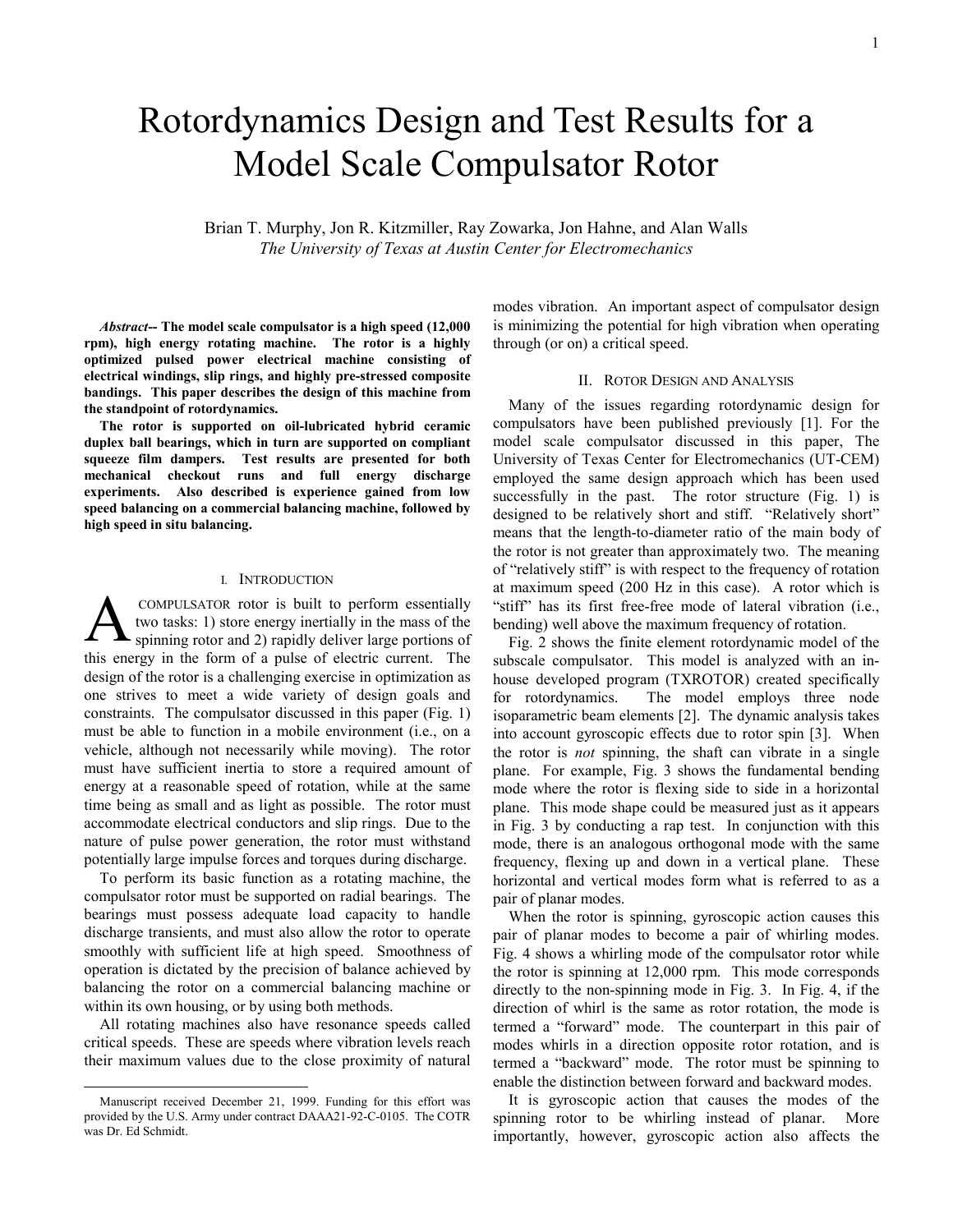*frequencies* of modes. One of the most important phenomena in high speed rotating machinery is that the frequencies of forward modes increase as shaft speed increases. In contrast, frequencies of backward modes decrease as speed increases. Fig. 5 shows how the natural frequencies of vibration of the model scale compulsator vary with rotational speed. Because the rotor is stiff, and the supports are soft (see below), the first two modes of the rotor will be primarily rigid body modes – one a bounce mode (Fig. 6) and the other a conical mode (Fig. 7). The frequency of the bounce mode does not vary with speed because gyroscopic action results from tilting of the rotor. Since the bounce mode has little to no tilting, there is no significant gyroscopic effect for this mode. The conical mode has much tilting, so gyroscopic action causes appreciable variation in its frequency with rotor speed. The first flexible bending mode (Fig. 4) of the model scale rotor is predicted to be over 30,000 cpm. Since this is so much higher than the 12,000 rpm maximum operating speed, it is not included in Fig. 5.

As in earlier compulsator designs, the model scale compulsator is supported in rolling element bearings. A duplex pair of angular contact ball bearings is used at each end of the rotor. One pair is mounted to provide radial support only, and the other provides both radial and axial support. Such bearings have very high mechanical stiffness, but not high enough so that the model scale compulsator can rotate up to 12,000 rpm without traversing at least one resonant critical speed. For this reason the ball bearings which support the rotor are in turn supported in squeeze film dampers (SFD). Reference [1] presents details of the bearings and SFDs used on the model scale compulsator rotor.

Optimal stiffness and damping properties for the SFDs were initially selected so that the bounce mode would be traversed at 3,500 rpm, and the conical mode at 6,500 rpm. This would place both of these modes outside normal operating speed range of the model scale compulsator (8,000 to 12,000 rpm). The damping of the SFDs was selected to limit vibration response adequately while traversing these modes. When the SFDs were fabricated for this project, however, their stiffness and damping properties were both considerably higher than the selected optimum values, resulting in predictions of the bounce mode at 6,800 rpm and the conical mode at 10,600 rpm. The damping provided by the SFDs was predicted to be adequate to limit vibration to acceptable levels; therefore, the nonoptimal SFDs were used without modification. As a result, the model scale rotor has a decreased tolerance to rotating mass imbalance, which means that while running with these particular SFDs, the rotor will require a more precise balance than would otherwise be required for smooth operation.

## III. BALANCING

Balancing of the model scale compulsator is primarily a two step process: a low speed balance followed by a high speed balance. All balance corrections are made by inserting screws at two axial planes, one at each end of the main body of the rotor. Initially the rotor is balanced at a low rotational

speed (around 700 rpm) with a commercial balance machine using industry standard methods [4]. Except for the absence of a coupling hub, the rotor is fully assembled and spinning in its own ball bearings during low speed balancing on a balance machine. After initial fabrication of the rotor, the residual mass imbalance was measured to be approximately 0.13 mm (0.005 in.) of mass center offset. The low speed balance operation reduces this offset to around 50 to 75 nm (2 to 3  $\lim_{h \to 0}$ .

When the rotor spins at high speed, nonuniform centrifugal growth of an elastic nature causes the balance to change. Since this change does not occur during the low speed balance, a high speed trim balance can be performed to reduce vibration experienced at high speed. The balance correction required to accomplish this amounted to approximately 4  $\mu$ m (0.00015 in.) of mass center offset. This means that as the rotor stretches while spinning up to 12,000 rpm, the mass center moves relative to the bearing centerline approximately 4  $\mu$ m (0.00015 in.).

The high speed trim balance is conducted in a two step fashion. The first step is to determine and install a static trim balance (i.e., equal balance weights in each balance plane as shown in Fig. 8). This gets the rotor running smoothly while accelerating through the bounce mode critical speed. Then at the higher speed of the conical mode, a couple trim balance is determined and installed (i.e., equal and opposite balance weights in the two balance planes as shown in Fig. 8).

#### IV. TEST RESULTS

Fig. 9 shows a sample of vibration data for the model scale compulsator when first run after the low speed balance, but before any trim corrections were installed. Even with the excellent balance achieved with the low speed balance machine, vibration is still appreciable at high speed due to nonuniform centrifugal growth of the rotor. The data indicates that the critical speed is 9,200 rpm. This speed is considerably higher than the expected critical speed of 6,500 rpm mentioned earlier. The predicted 6,500 rpm critical speed was also predicted to be heavily damped, to the extent that it should not be very noticeable in the vibration data. Close inspection of the data in Fig. 9 shows that there is a modest rise in vibration near 6,500 rpm. The high vibration that peaks at 9,200 rpm is primarily due to vibration of the machine housing. Accelerometers mounted on the housing near the two bearing locations show that the machine is vibrating in a bounce mode fashion. A more detailed operating deflected shape of the housing vibration has not been measured or calculated as of this writing.

Using the influence coefficient method of balancing [4], which requires one run with a trial weight, a static trim correction was added to the rotor equivalent to  $3 \mu m (0.00013)$ in.) of offset. In Fig. 9 the data shows that the vibration was greatly reduced at the critical speed by the static trim correction.

At speeds above 10,000 rpm, vibration starts to increase again as the conical mode is approached. A second high speed balance was then performed, this time to add a couple trim weight. This trim further reduced the vibration, thereby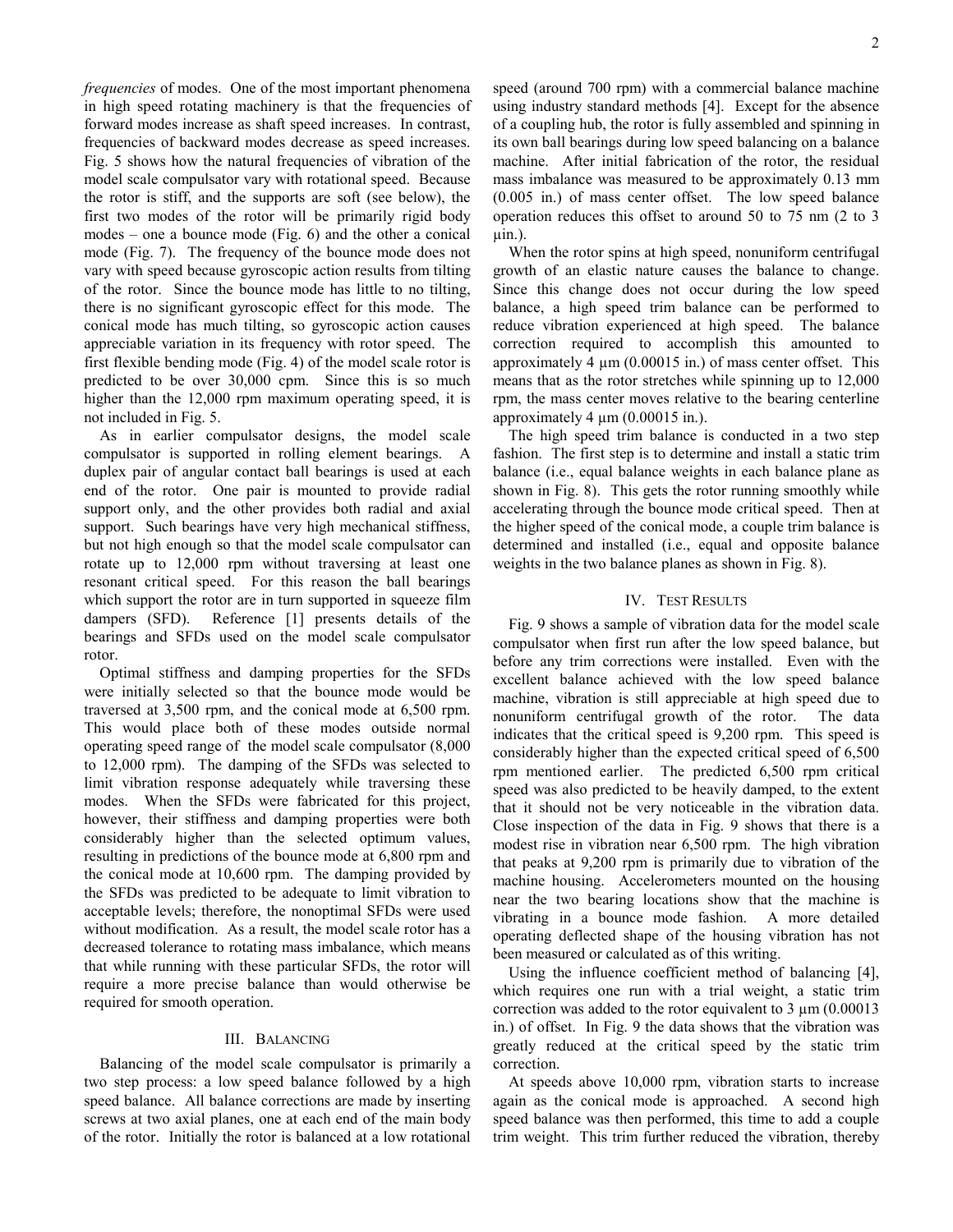allowing the rotor to run smoothly up to a maximum planned speed of 12,200 rpm.

The procedure of trimming the rotor's high speed balance was carried out successfully on multiple occasions during commissioning of the machine.

Fig. 10 shows vibration data for all runs to 12,000 rpm which have been conducted to date. The first run was a mechanical checkout run without an electrical discharge. Three subsequent tests all included high energy discharges from 12,000 rpm. Throughout this series of tests the rotor vibration remained extremely low (less than 1 g up to 12,000 rpm. No further trim balancing was performed. The vibration traces in Fig. 10 indicate a modest degradation in the static balance, as evidenced by the increasing vibration level near 9,000 rpm. Apparent changes in the state of couple balance were even less, where vibration is seen to decrease slightly in the 11,000 to 12,000 rpm speed range. Considering the enormous mechanical and thermal shocks to which the rotor is subjected during discharge, the robust performance demonstrated by the model scale compulsator is considered excellent.

## V. CONCLUSIONS

The design and testing of a model scale compulsator rotor have been described. Valuable experience was gained during the balancing of this rotor. The rotor was first balanced to extreme precision at low speed on a commercial balancing machine. At higher speeds, non-uniform elastic centrifugal growth necessitated a high-speed in situ trim balance to achieve the same precise state of balance. After high-speed balancing, the rotor was found to maintain adequate balance even throughout a series of high energy discharge experiments at the maximum rated design speed.

This highly successful test program is very encouraging from a mechanical design standpoint. In spite of operating the machine with nonoptimal squeeze film dampers, the vibration performance demonstrated was excellent.

#### VI. REFERENCES

- [1] B.T. Murphy, S.M. Manifold, "Compulsator Rotordynamics and Suspension Design," 1995 EML Conference.
- [2] K-J. Bathe, *Finite Element Procedures In Engineering Analysis,* Englewood Cliffs, N.J. : Prentice Hall, 1995
- [3] J.M. Vance, *Rotordynamics of Turbomachinery,* John Wiley and Sons, New York, 1988.
- [4] N.F. Rieger, *Balancing of Rigid and Flexible Rotors*, Shock and Vibration Information Center, Naval Research Laboratory, Code 5804, Washington, DC, 20375-5000.





Figure 2. Finite element model geometry of model scale compulsator rotor.



Figure 3. Fundamental bending mode shape of model scale compulsator rotor at zero speed.



3910.1388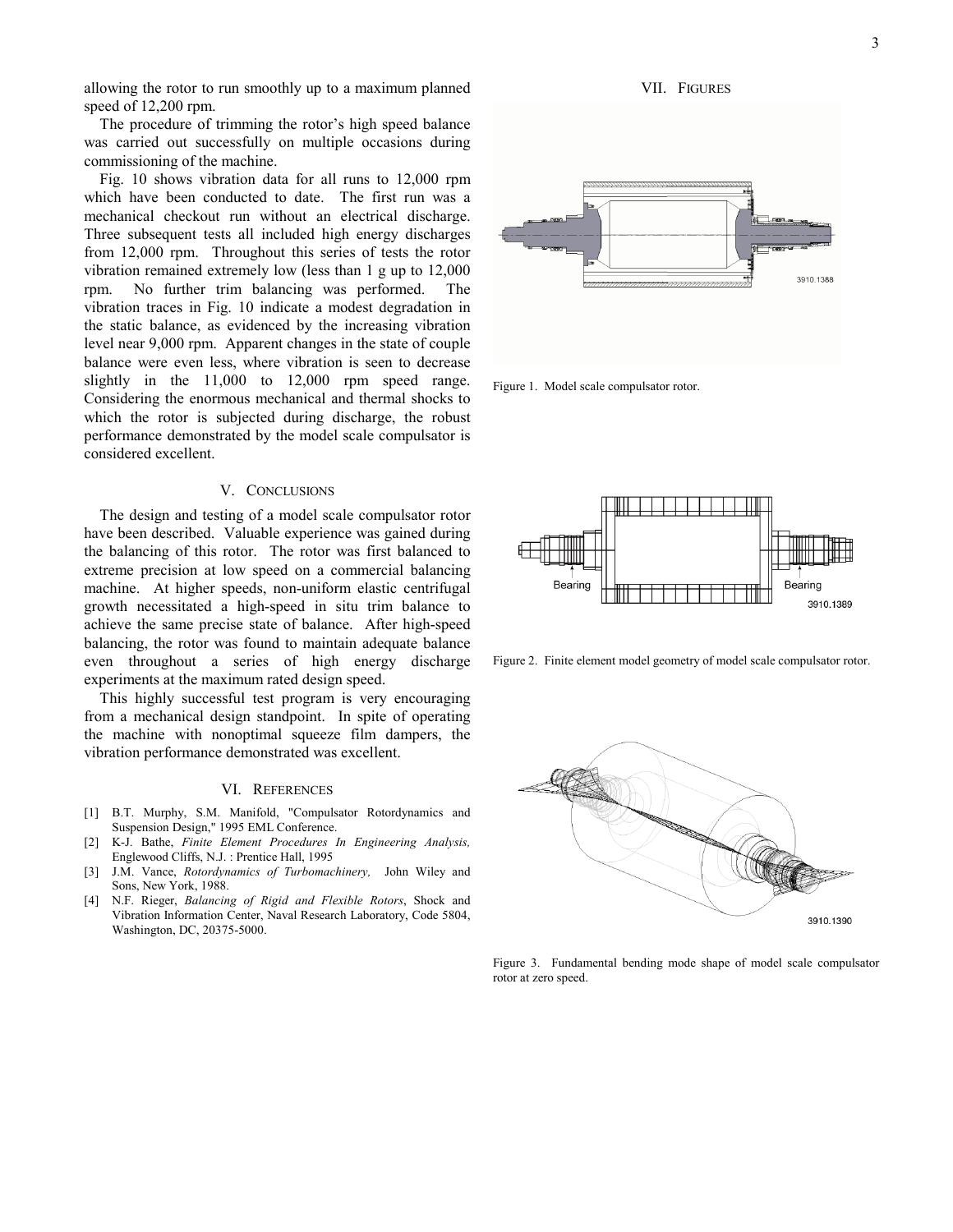

Figure 4. Fundamental bending mode shape of model scale compulsator rotor at 12,000 rpm.



Figure 7. "Conical" mode shape of model scale compulsator rotor at 12,000 rpm.



Figure 5. Damped natural frequency map of model scale compulsator rotor.



Figure 8. Location of balance weights for static (top) and couple (bottom) trim balance corrections.



Figure 6. "Bounce" mode shape of model scale compulsator rotor at 12,000 rpm.

Stator Accelerator (g's rms) Stator Accelerator (g's rms) 0.75 -o- Before trim After static trim ╺ After couple trim A 0.50 0.25  $0 - \Phi$ <br>4,000 4,000 6,000 8,000 10,000 12,000 Rotor Speed (rpm) 3910.1393

Figure 9. Vibration data for the model scale compulsator rotor both before and after high speed trim balancing.